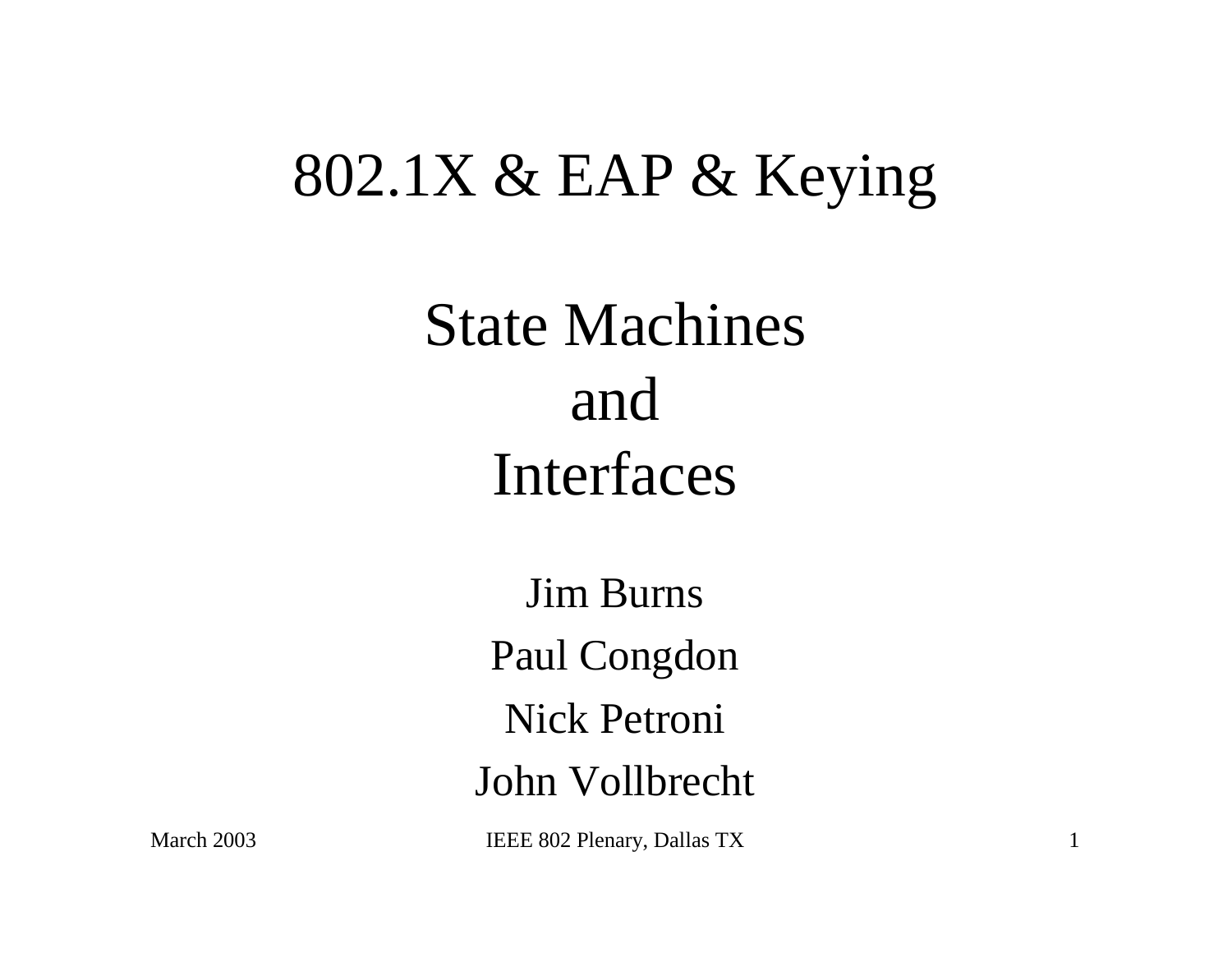# The Working Groups

- Several specifications MUST align to enable a working implementations:
	- IEEE 802.1aa (update to 802.1X)
		- http://www.ieee802.org/1/files/private/aa-drafts/d5/
	- IEEE 802.11 TGi (security)
		- http://www.ieee802.org/11/private/Draft\_Standards/11i/802.11i-D3.0.doc
	- RFC 2284bis (EAP)
		- http://www.levkowetz.com/pub/ietf/drafts/eap/
		- http://www.ietf.org/internet-drafts/draft-ietf-eap-rfc2284bis-01.txt
		- http://www.drizzle.com/~aboba/EAP/eapissues.html
	- EAP state machine work
		- http://www.ietf.org/internet-drafts/draft-ietf-eap-esteem-01.txt
	- RFC 2869bis (RADIUS support for EAP)
		- $\bullet$  http://www.drizzle.com/~aboba/EAP/draft-aboba-radius-rfc2869bis-10.txt
	- Draft-congdon (RADIUS and 802.1X)
		- http://www.ietf.org/internet-drafts/draft-congdon-radius-8021x-23.txt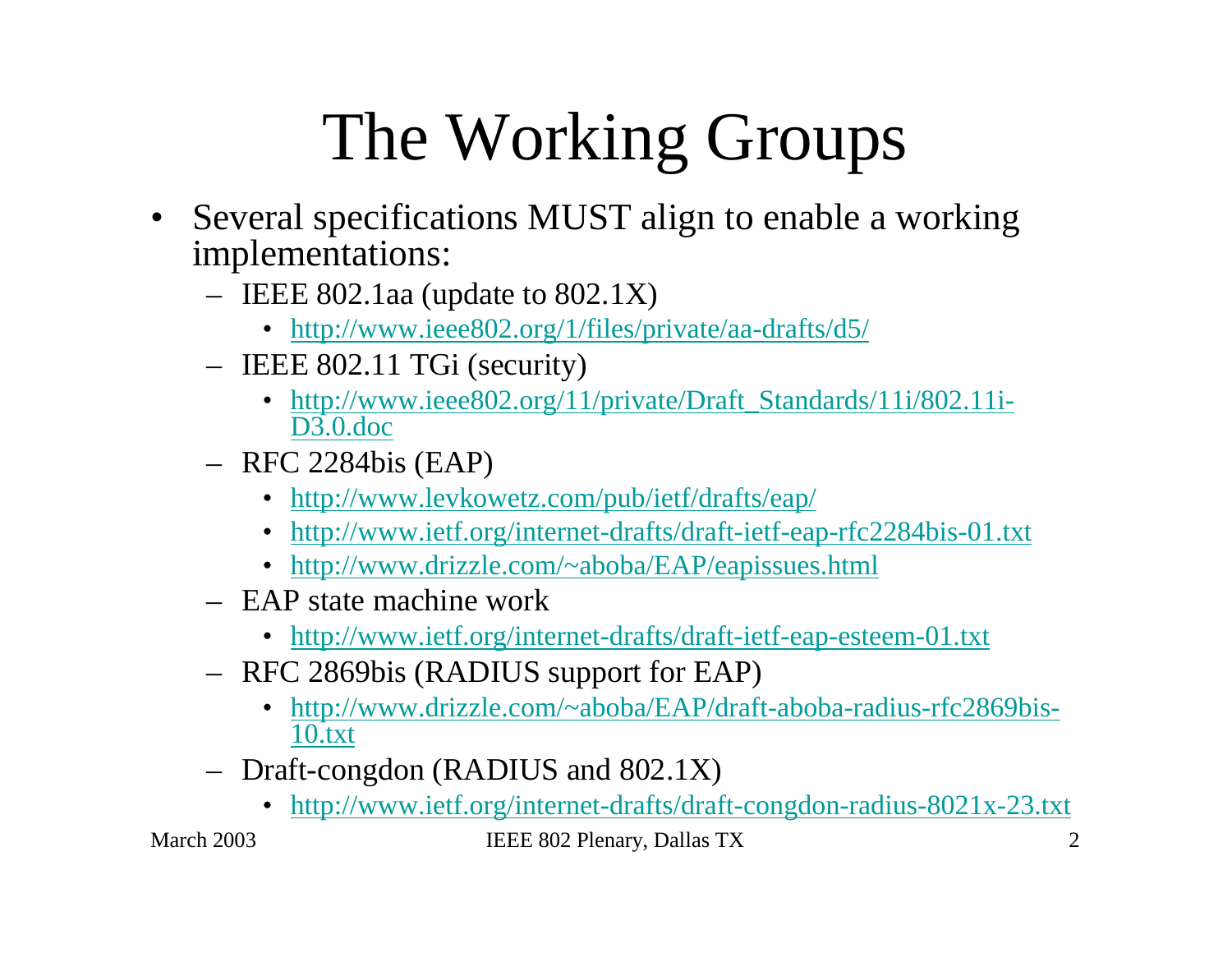## What has been done so far?

- A number of issues resolved with RFC 2284bis (EAP)
	- http://www.drizzle.com/~aboba/EAP/eapissues.html
- Interface between 802.1X and EAP well defined
	- http://www-personal.umich.edu/~jrv/eap.htm
- Preliminary EAP state machines defined
	- http://www.cs.umd.edu/~npetroni/EAP/
- Last call on RFC 2869bis (RADIUS/EAP)
- Last call on draft-congdon (RADIUS/802.1X)
- • Proposed changes to 802.1X machines and 802.1aa/D5
	- This presentation
- Proposed changes to key interface for 802.11i
	- This presentation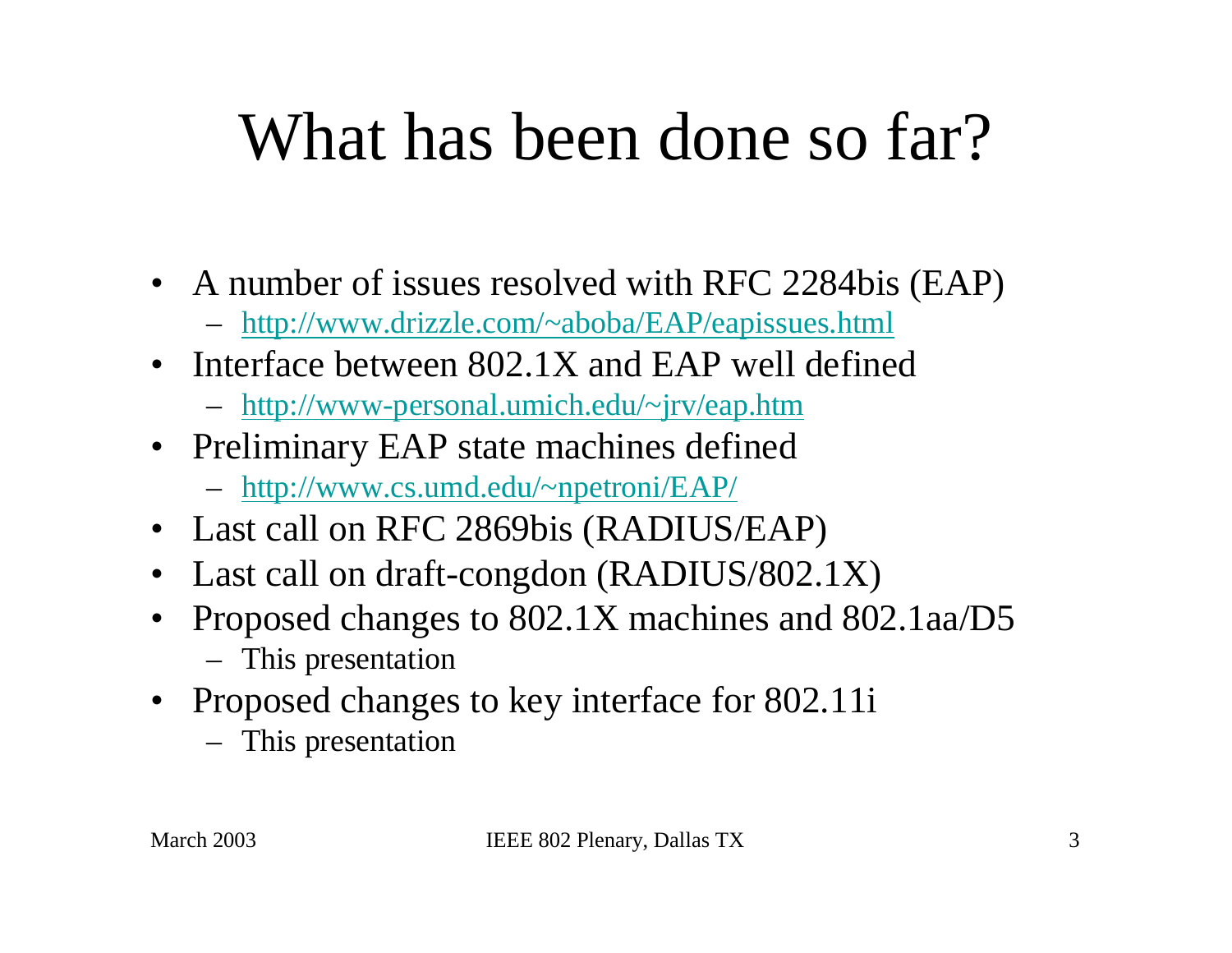Resulting Issues to Discuss 802.11 & 802.1X

- How to best incorporate 802.11 into the 802.1X/EAP interface diagrams?
- What is the proper sequence for key exchange and sending final EAP-Success?
- What is the interface to generic 4-way handshake machine?
- Where to define the specification of EAPOL-Key message processing?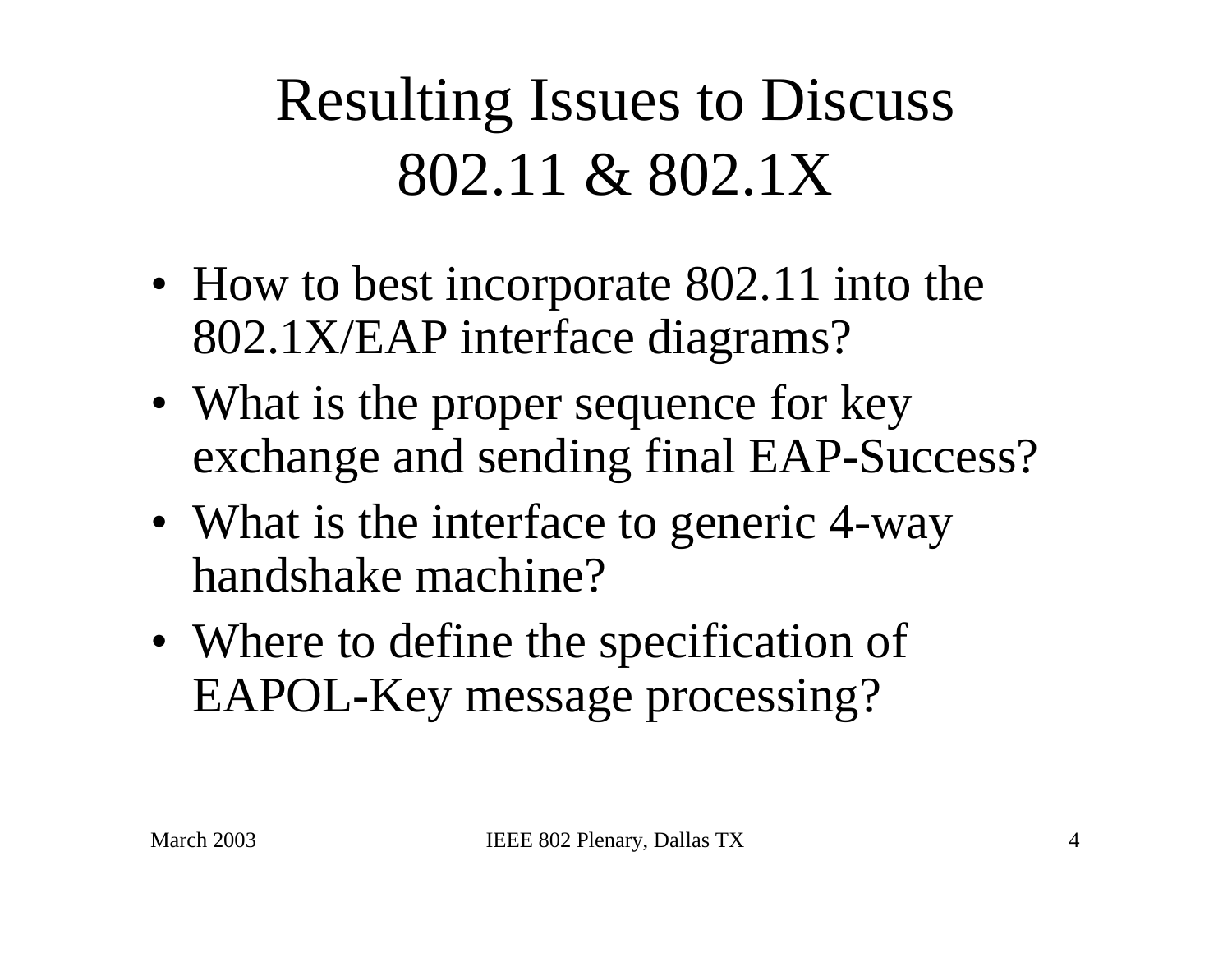## Consensus from 802.11i Ad-Hoc Interim on Keying

- Recommend that current key machines in 802.1aa are optional
	- Indicate that other key machines defined in 802.11i may be used
	- Indicate in 802.11i that 4-way handshake 'replaces' key machines of 802.1X and does not 'use' them as defined.
- Recommend and document appropriate key machine interface in 802.1aa
	- Diagram interface to key machines
	- Define variables and interface procedures
- Force opposite sequence of EAP-Success and key machine initiation in 802.1aa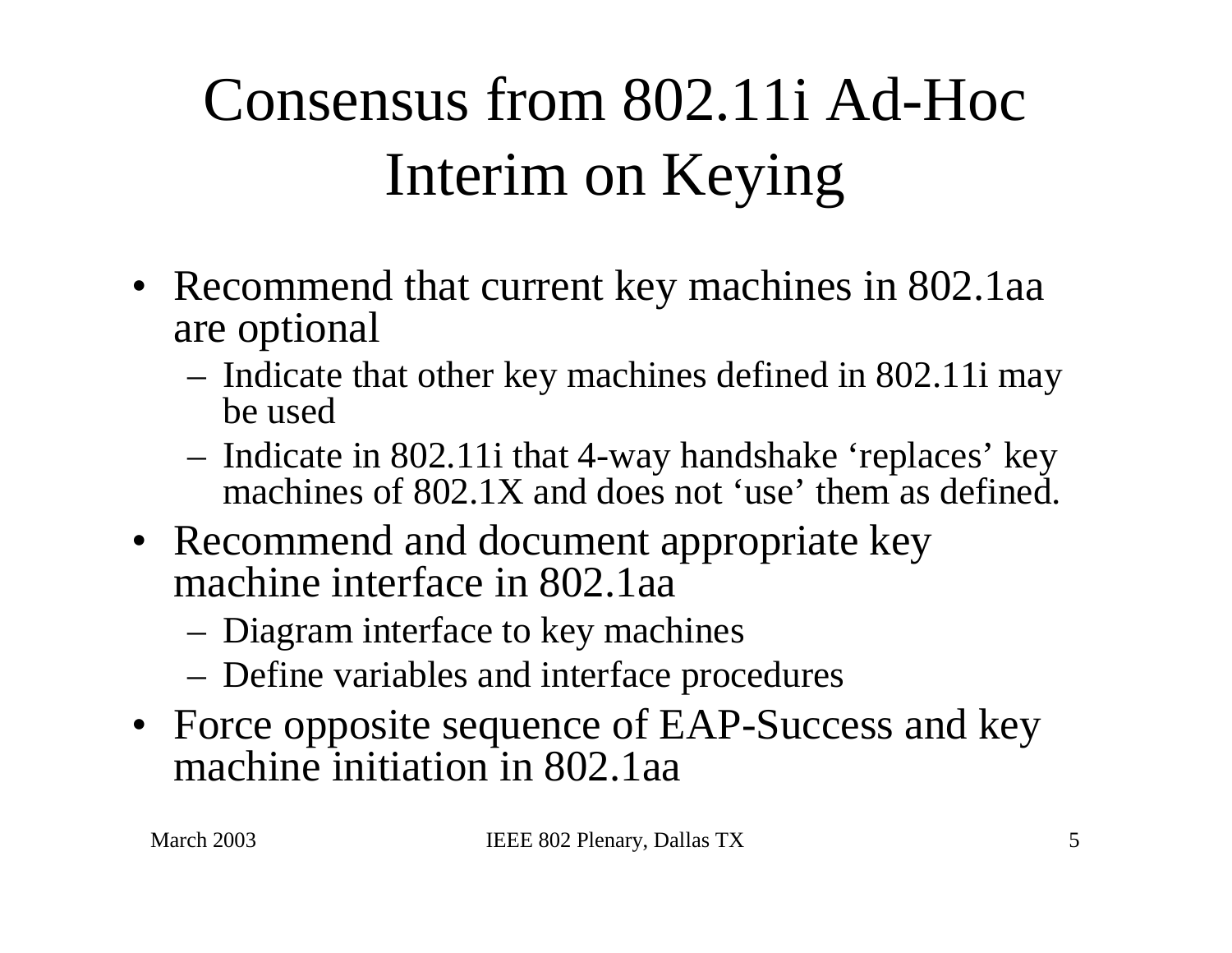#### Proposed 802.1aa/D5 Changes

- •Specification of interface between EAP/802.1X
- •No more EAP packet processing in 802.1X
- •Addition of controlled port in Supplicant
- •Initial Authenticator request comes from EAP
- •Ability for EAP to silently discard frames
- •Proposed inclusion of EAP machines in 802.1X Annex
- $\bullet$ EAPOL-Key exchange sequenced before EAP-Success
- • Propose to include generic key machine interface within 802.1X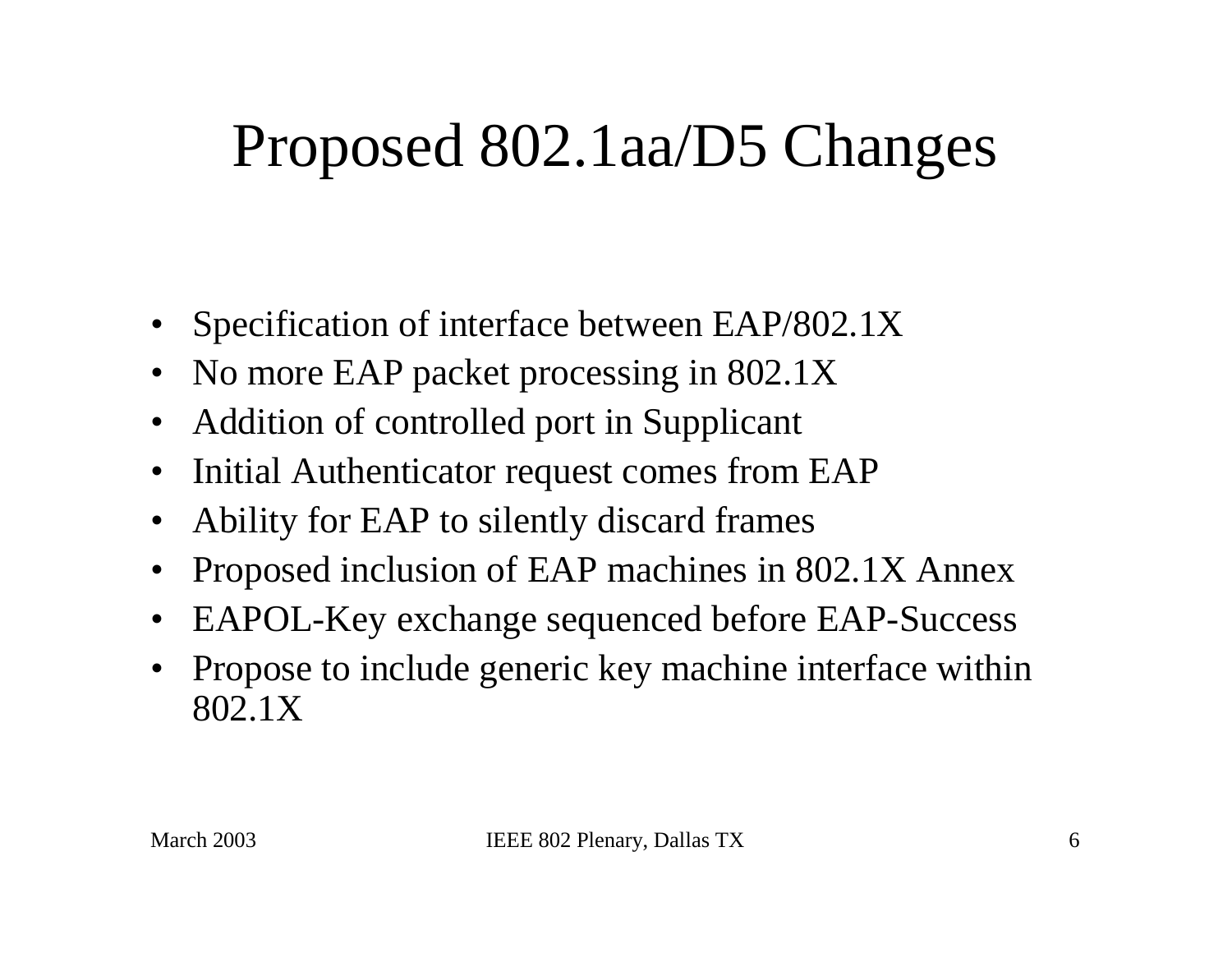#### EAP / 802.1X Interface

*(excluding key exchange)*

#### Supplicant/Peer Authenticator

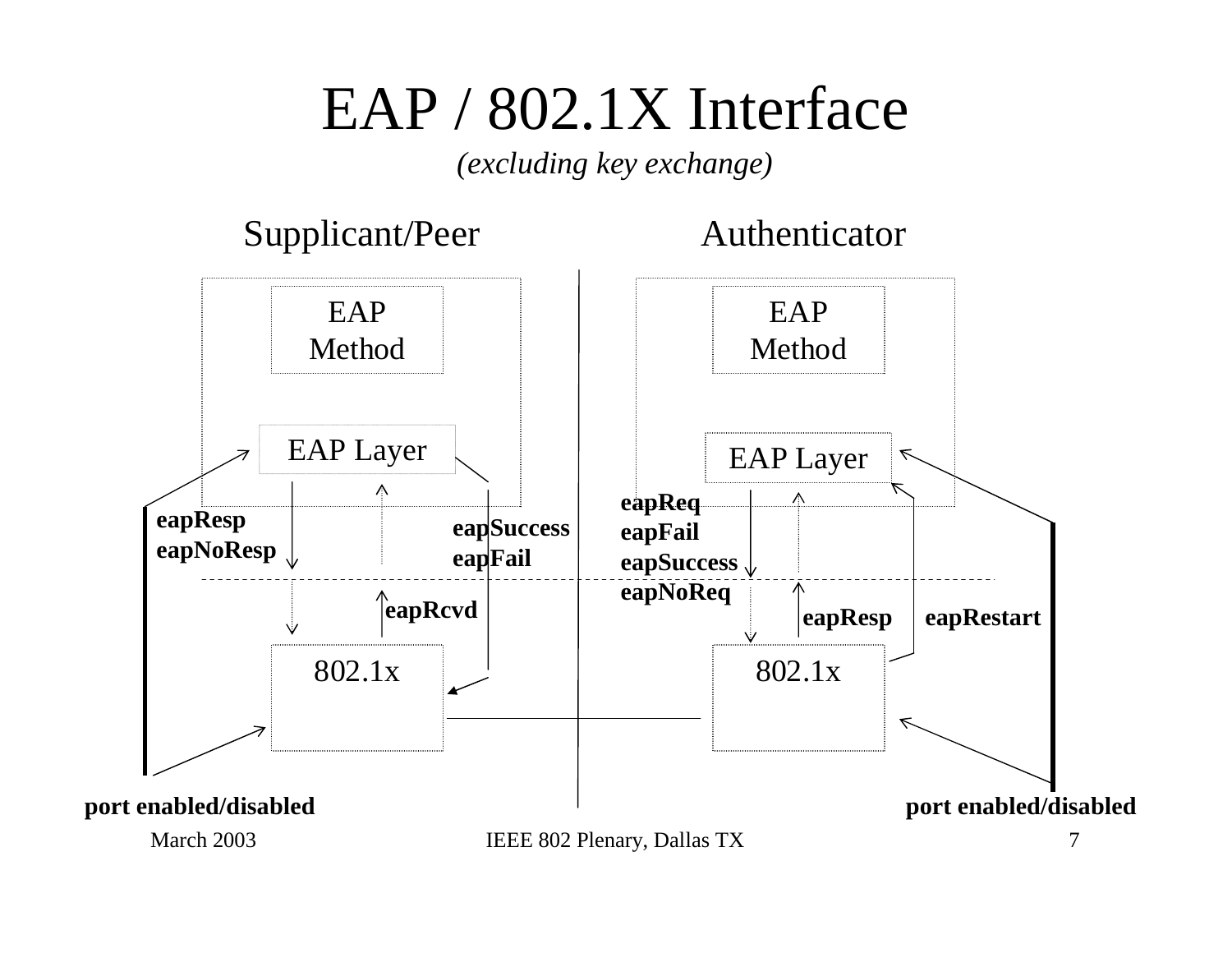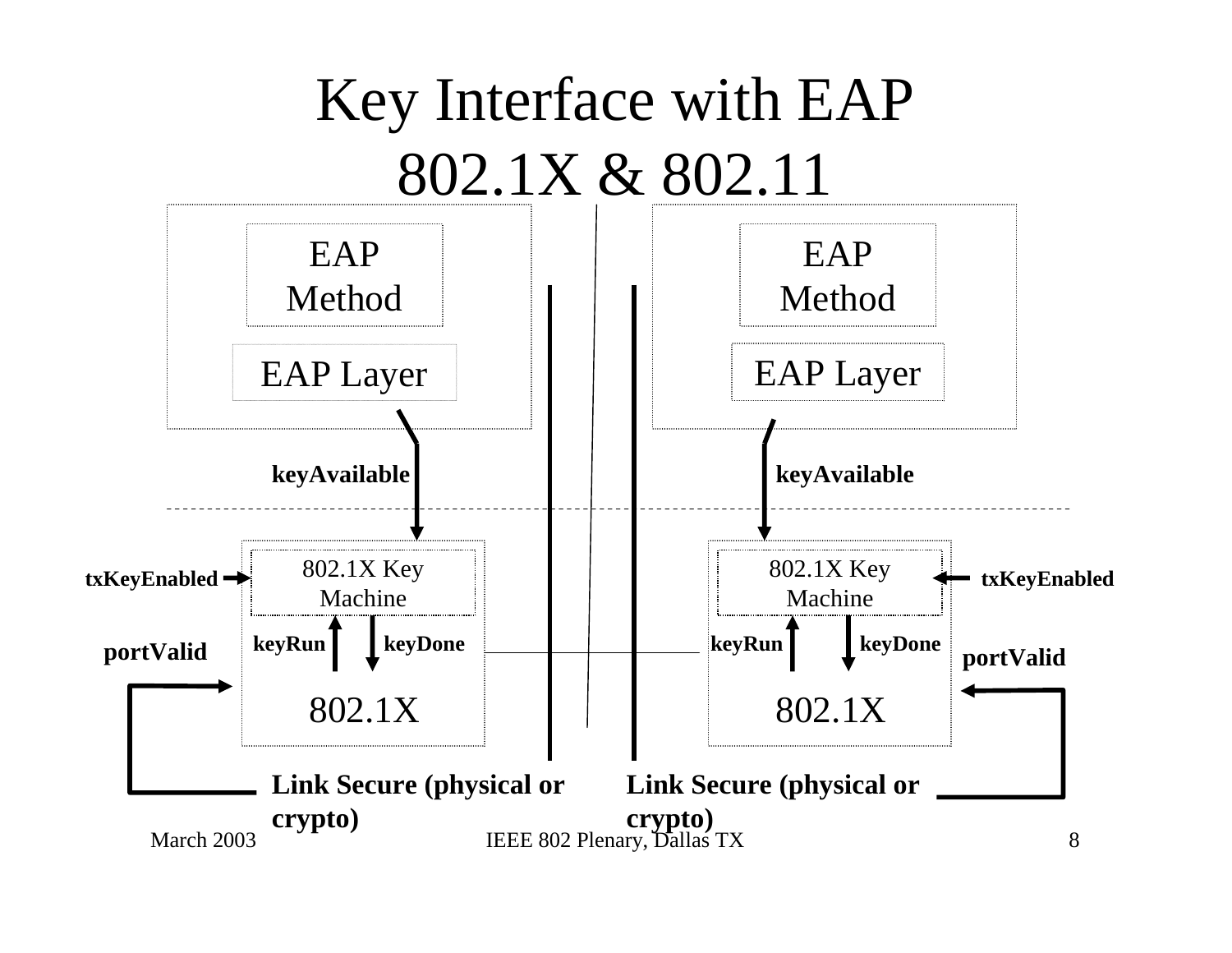#### EAP / EAP Method Interface

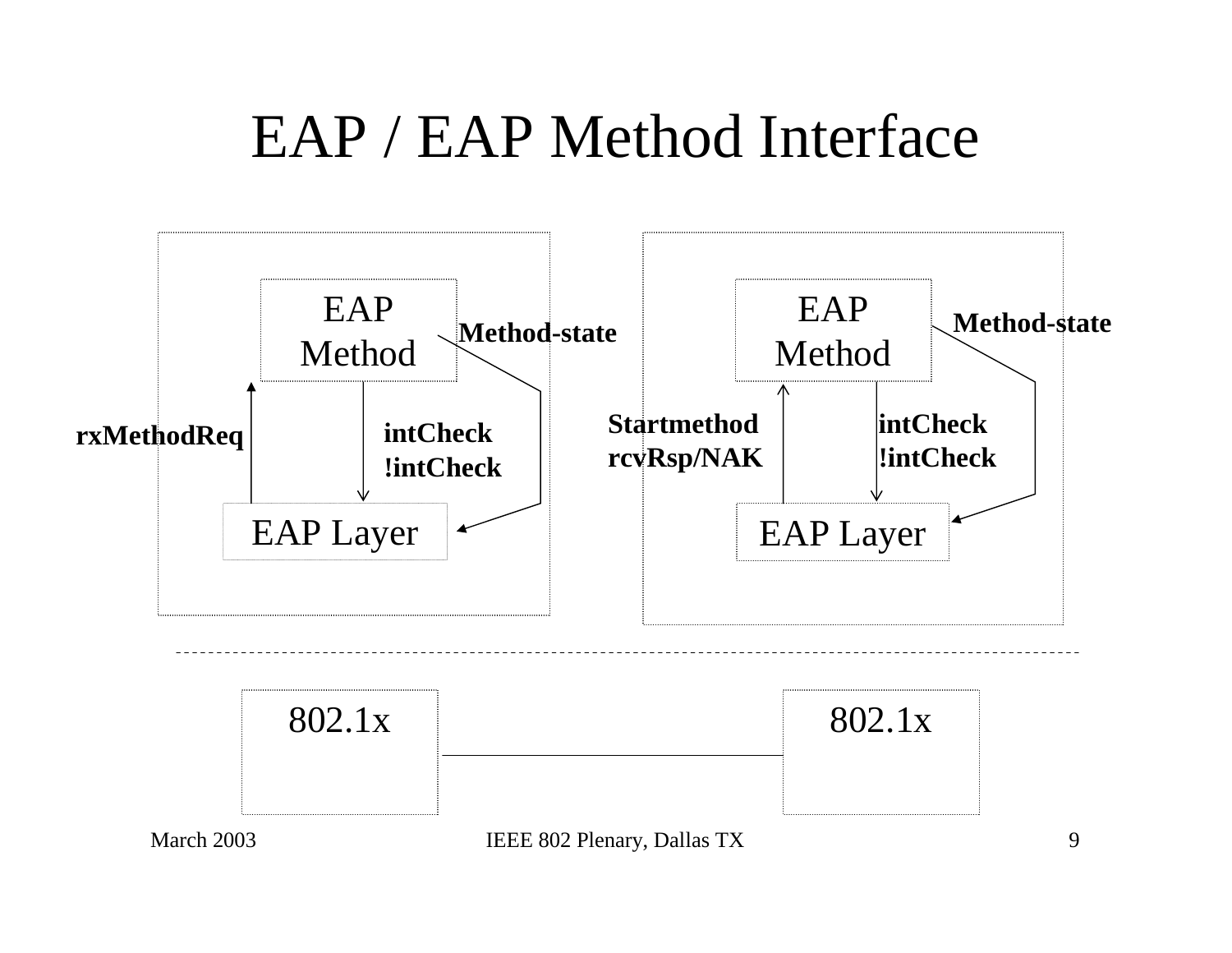## Supplicant  $EAP \leq >> 802.1X$ Variables

- $\bullet$  External
	- portEnabled Indicates a port has come up. Starts both state machines.
- 802.1X => EAP
	- eapRcvd –Set when an EAPOL with EAP request is received.
- EAP  $\Rightarrow$  802.1X
	- eapSuccess Indicates EAP success.
	- eapFail Indicates EAP failure.
	- eapResp Indicates an EAP response is available for tx to authenticator.
	- eapNoResp Indicates there will be no EAP response for the last EAP request.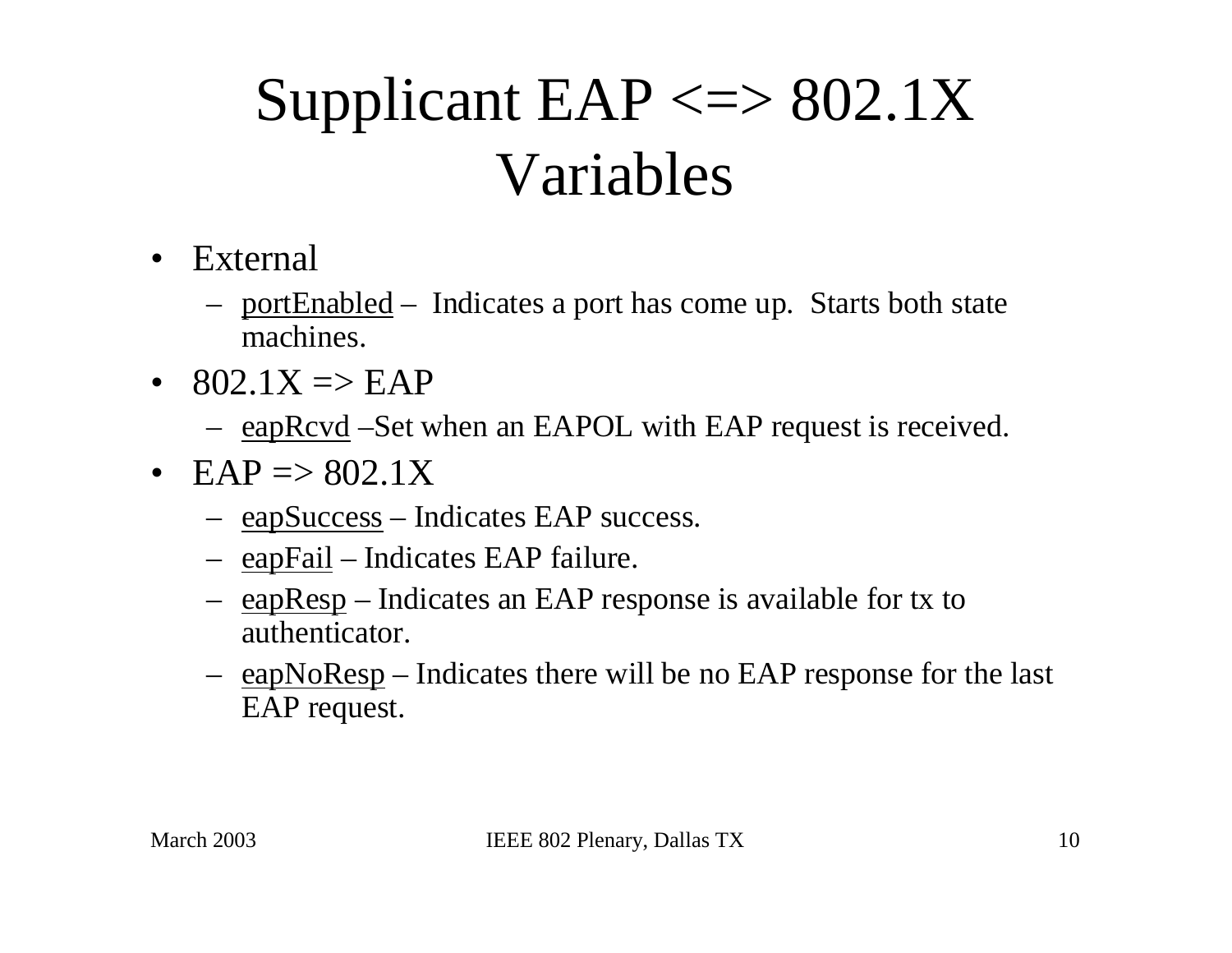## Supplicant Front-End

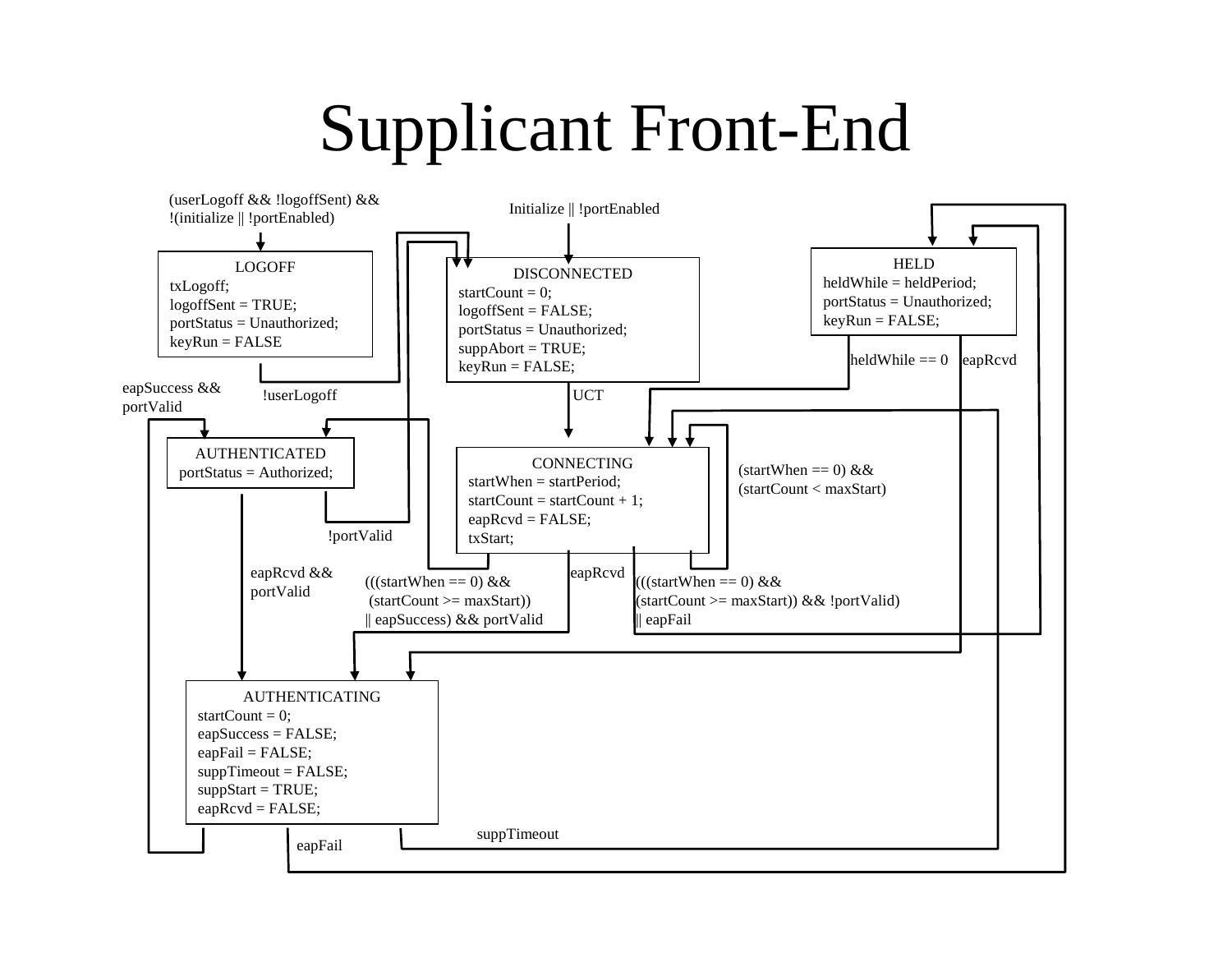## Supplicant Back-End

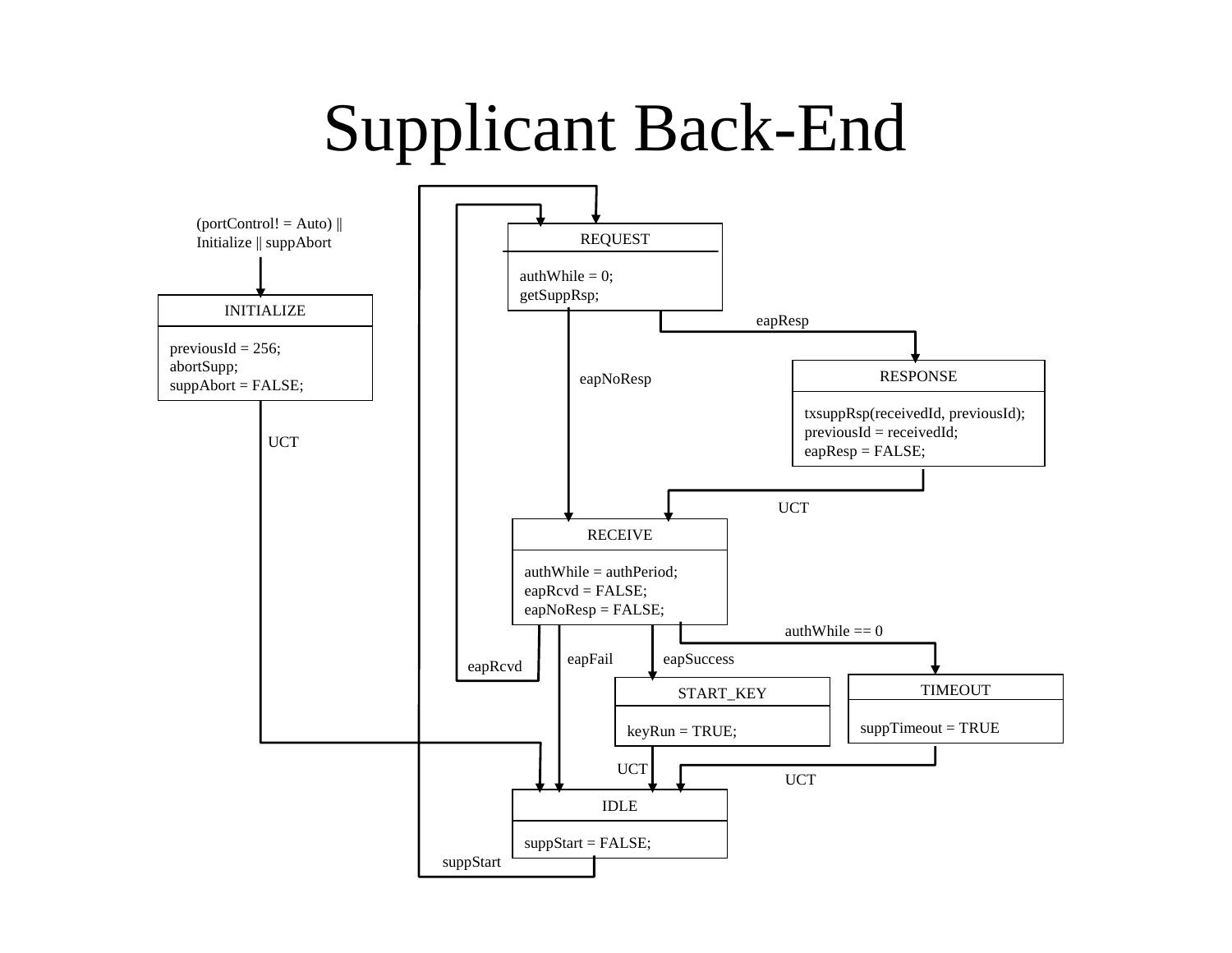## EAP Peer (v6)

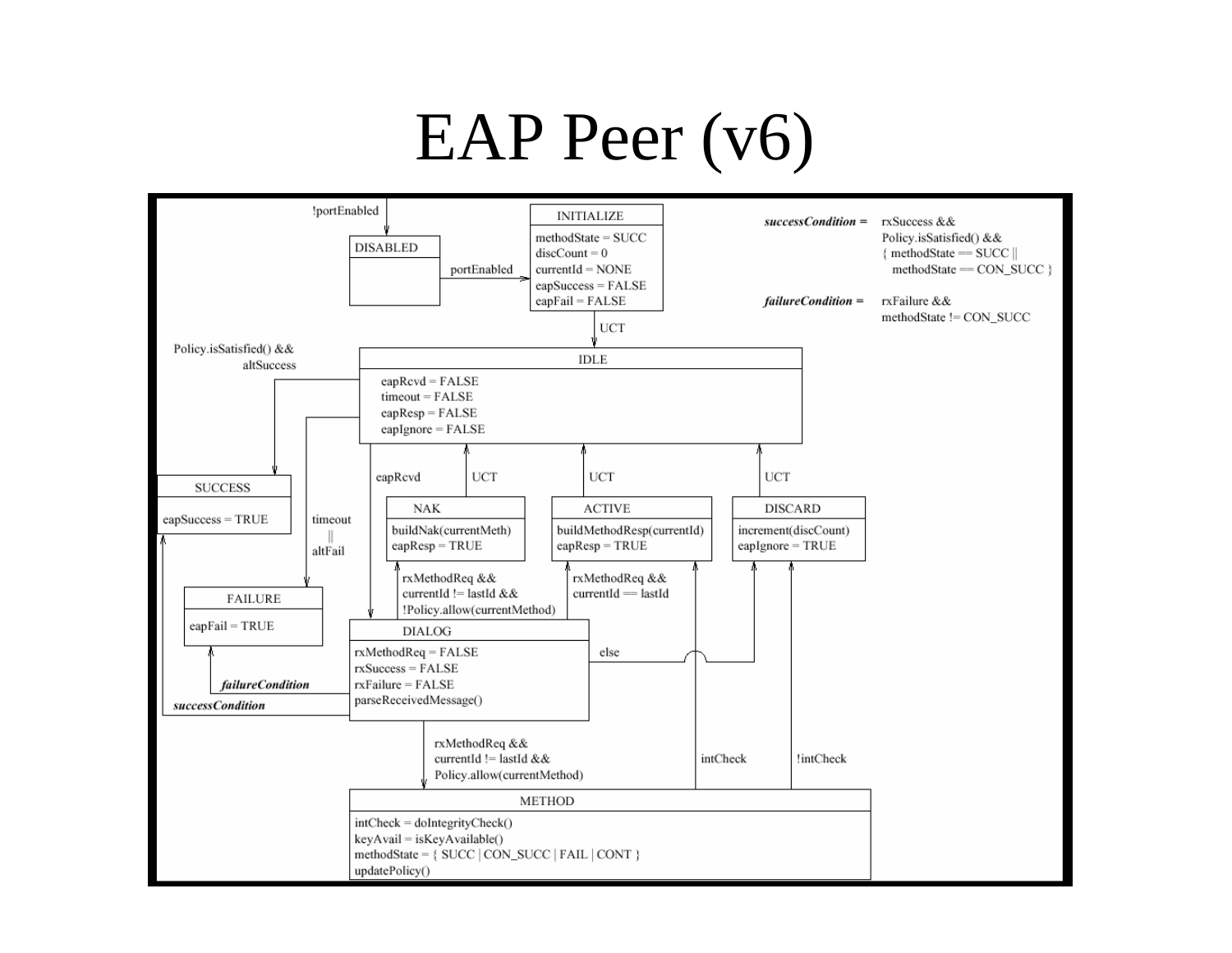## Authenticator  $EAP \leq >> 802.1X$ Variables

- External
	- portEnabled Indicates a port has come up.
- 802.1X  $\Rightarrow$  EAP
	- eapResp An EAP response has arrived from supplicant.
	- eapRestart Indicates the 802.1X machine is restarting due to EAPOL cause (logoff, start, timeout).
- EAP  $\Rightarrow$  802.1X
	- eapReq An EAP request is available to be sent to supplicant.
	- eapNoReq EAP is ignoring the last eapResp and waiting for another.
	- eapSuccess An EAP success has arrived.
	- eapFail An EAP failure has arrived.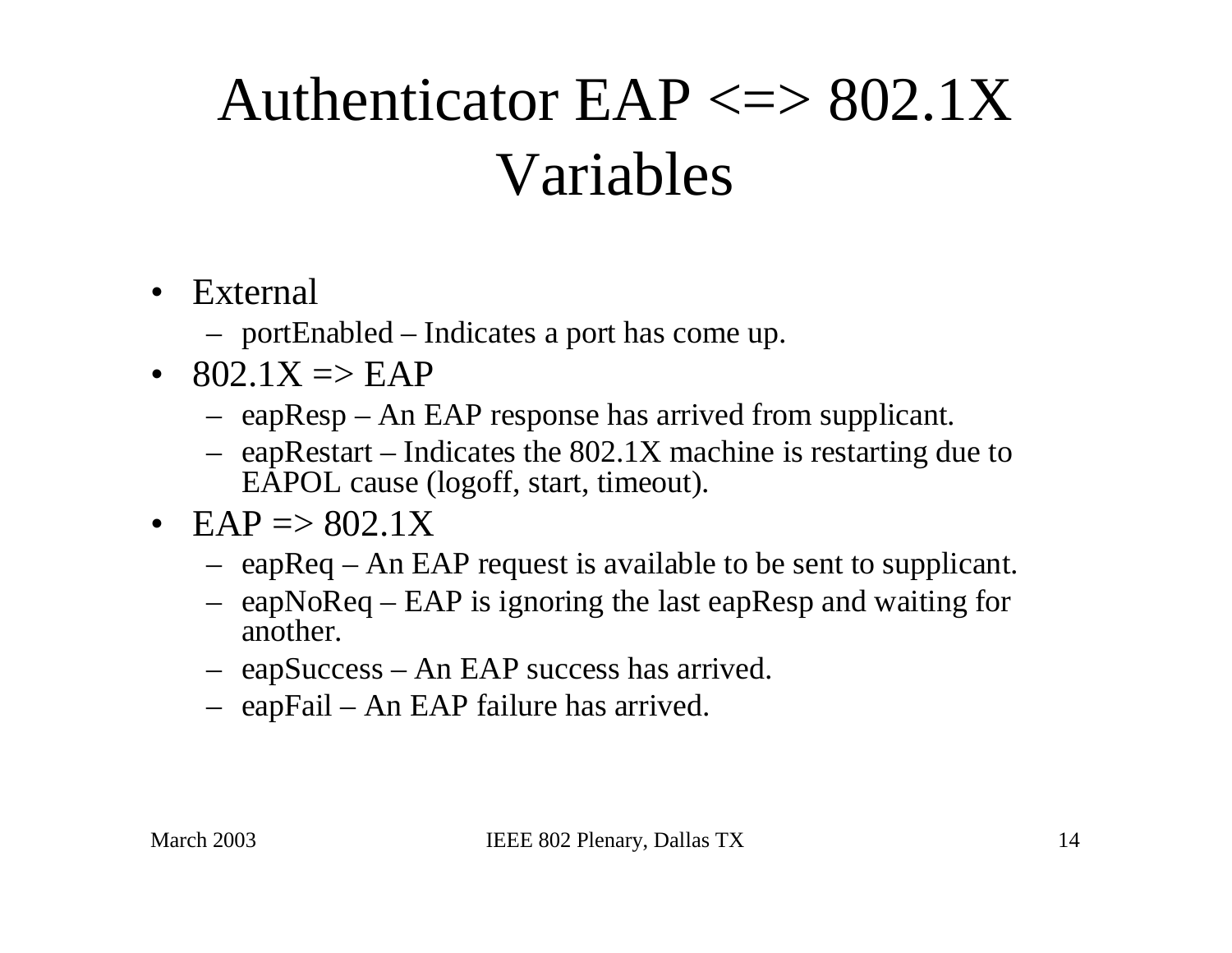#### Authenticator Front-End

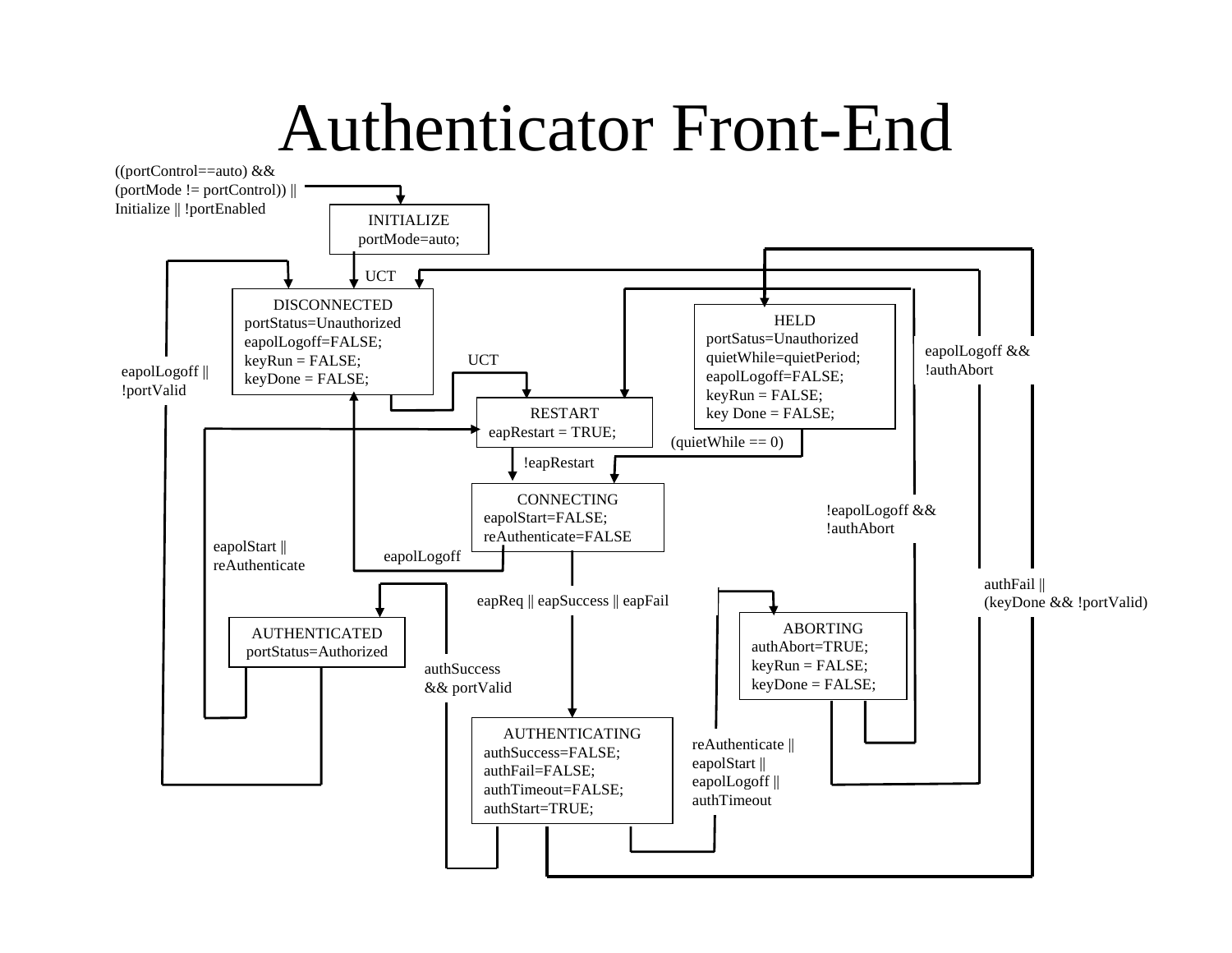#### Authenticator Backend

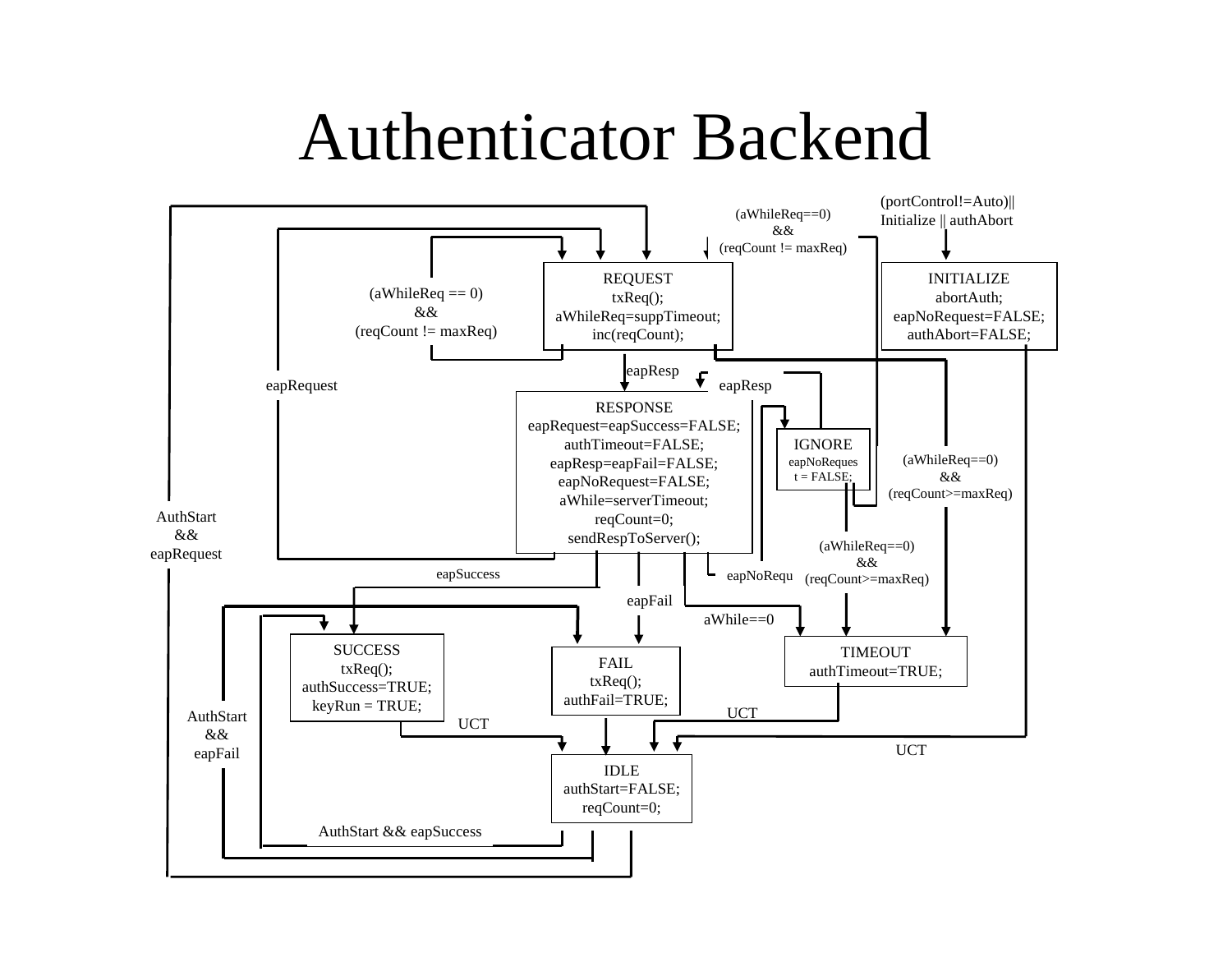## EAP Authenticator (v6)

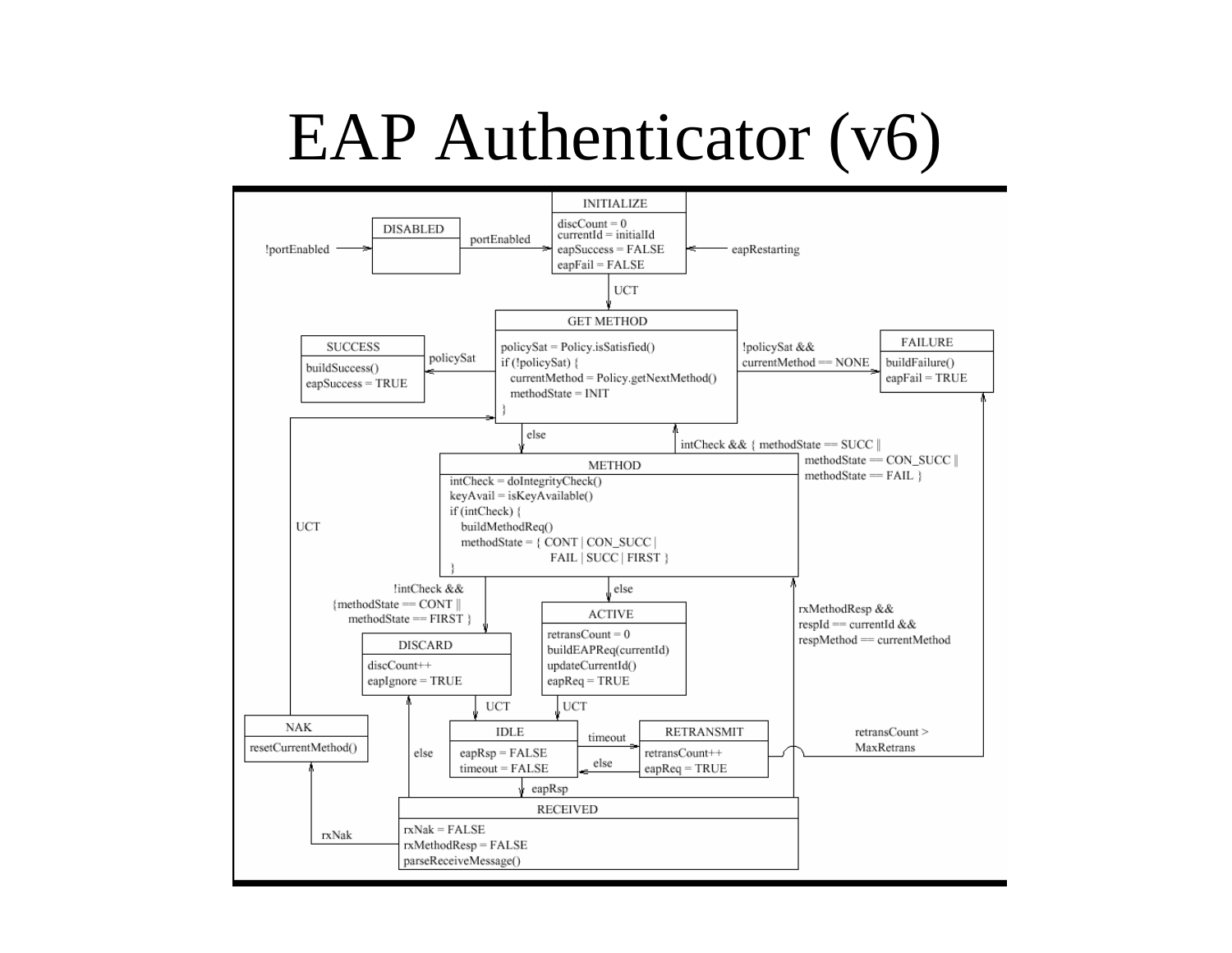### Key Interface with EAP 802.1X & 802.11

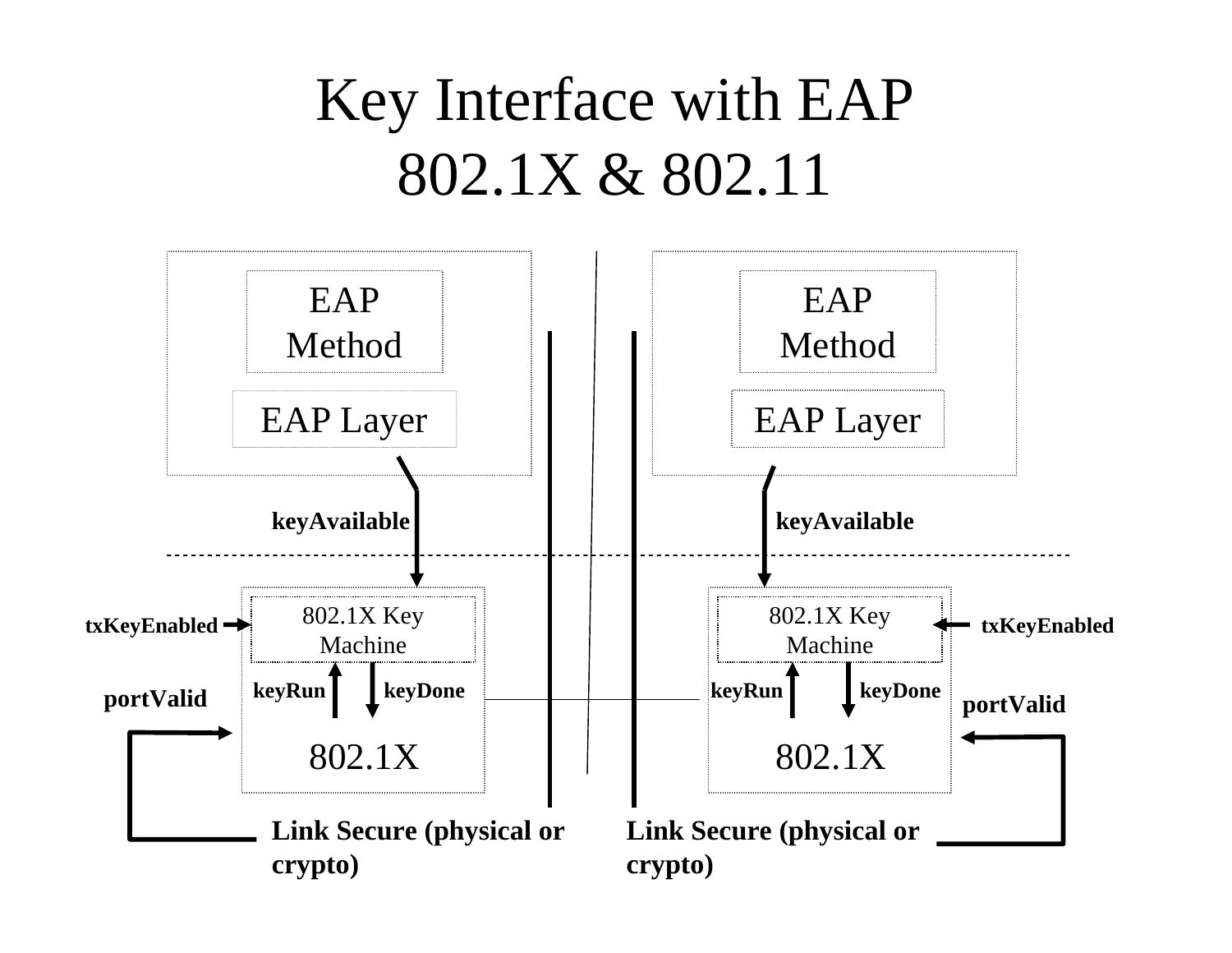# Key Interface

- $\bullet$  keyAvailable:
	- indicates to the key machine that key material is available to send. No change from previous versions. Set by someone external (e.g. EAP) and cleared by the key machine after the info has been sent. The 4-way machines may or maynot use this variable. It isn't tested by the authenticator machines.
- • txKeyEnable:
	- indicates we are using keys. An external management configuration value. No change from previous versions.
- $\bullet$  keyRun:
	- A new variable that signals to the key machine to fire-up. It is set true by the authenticator machines after the EAP-Success has been sent and it is cleared by the authenticator machines if it gets reset or abort.
- • keyDone:
	- A new variable that signals back from the key machines that keys have been installed or the 4-way handshake has completed successfully and it is ok to test portValid.
- • portValid:
	- indicates that keys have been installed and a secured port is now in operation. Set by someone external. No change from previous versions.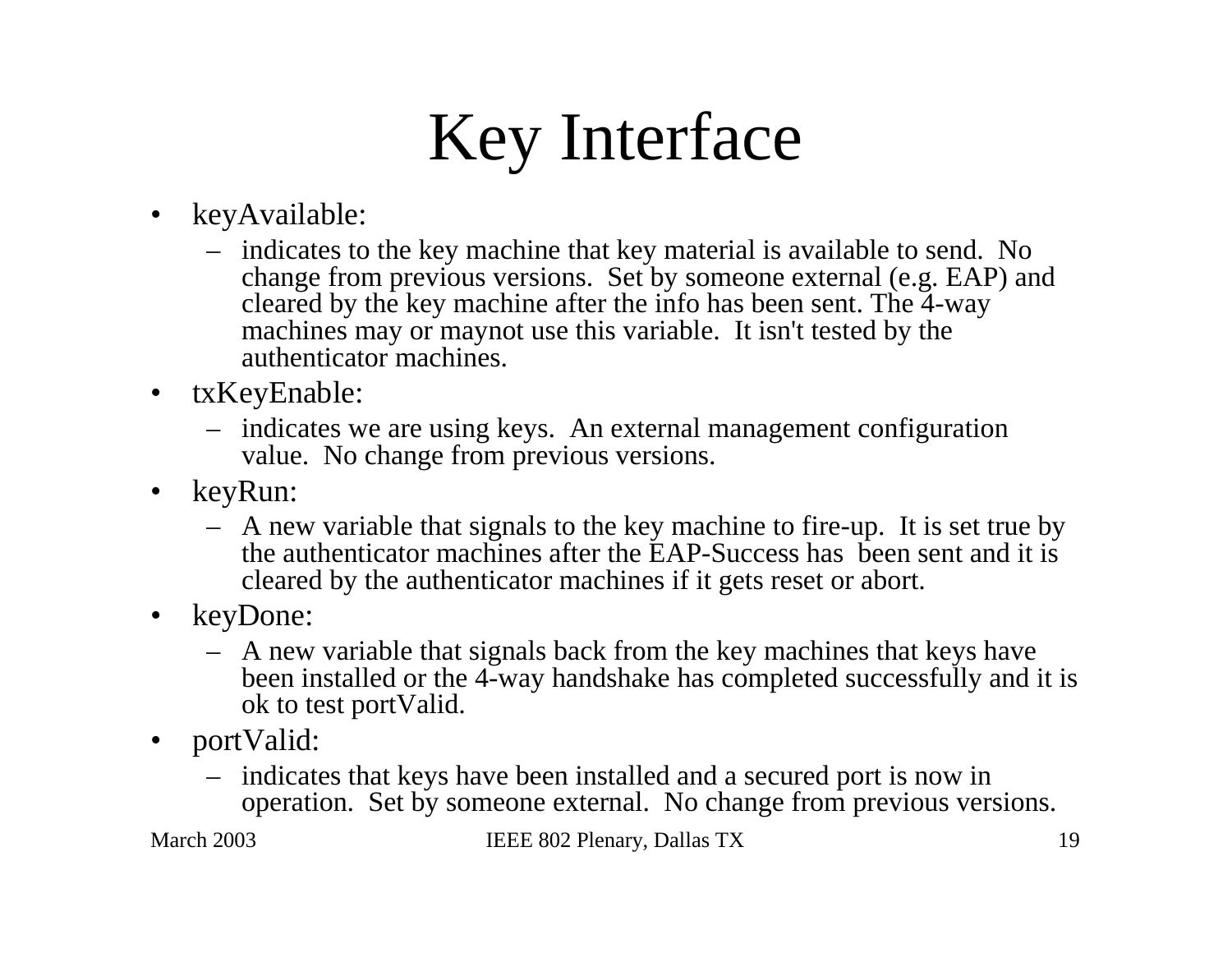## Authenticator Key Tx Machine